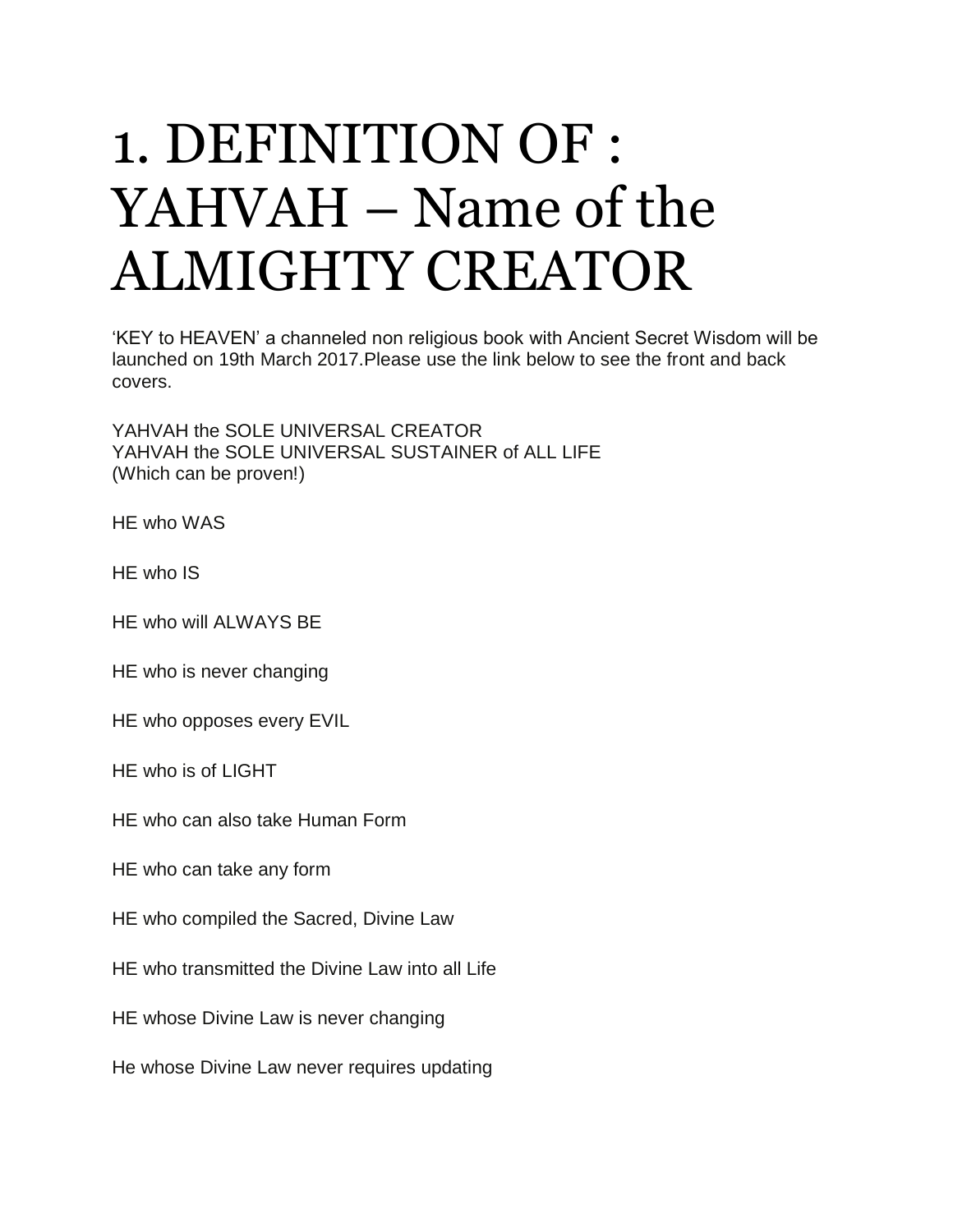He whose Divine Law freely gives Life BREATH Where there is BREATH there is LIFE Where there is LIFE there is BREATH He who created all Life by HIS Thought He whose Thought Vibrates in the Cosmos He whose Thought is the Universal Sound of all Creation All Life can hear His SUPREME VIBRATORY Sound HE who loves all life HE who is all forgiving HE who is all JUST HE who abhors bloodshed of any sort HE who abhors animal sacrifice HE who invites us all to HIS KINGDOM Conditional that we have Good Pure Thoughts Conditional that we speak Good Pure Words Conditional that we do Good Pure Deeds Never expecting a reward in return for Kindness HE who the World abhors HE whose name has been removed from the Bible HE whose name has been replaced in the Bible by Yahweh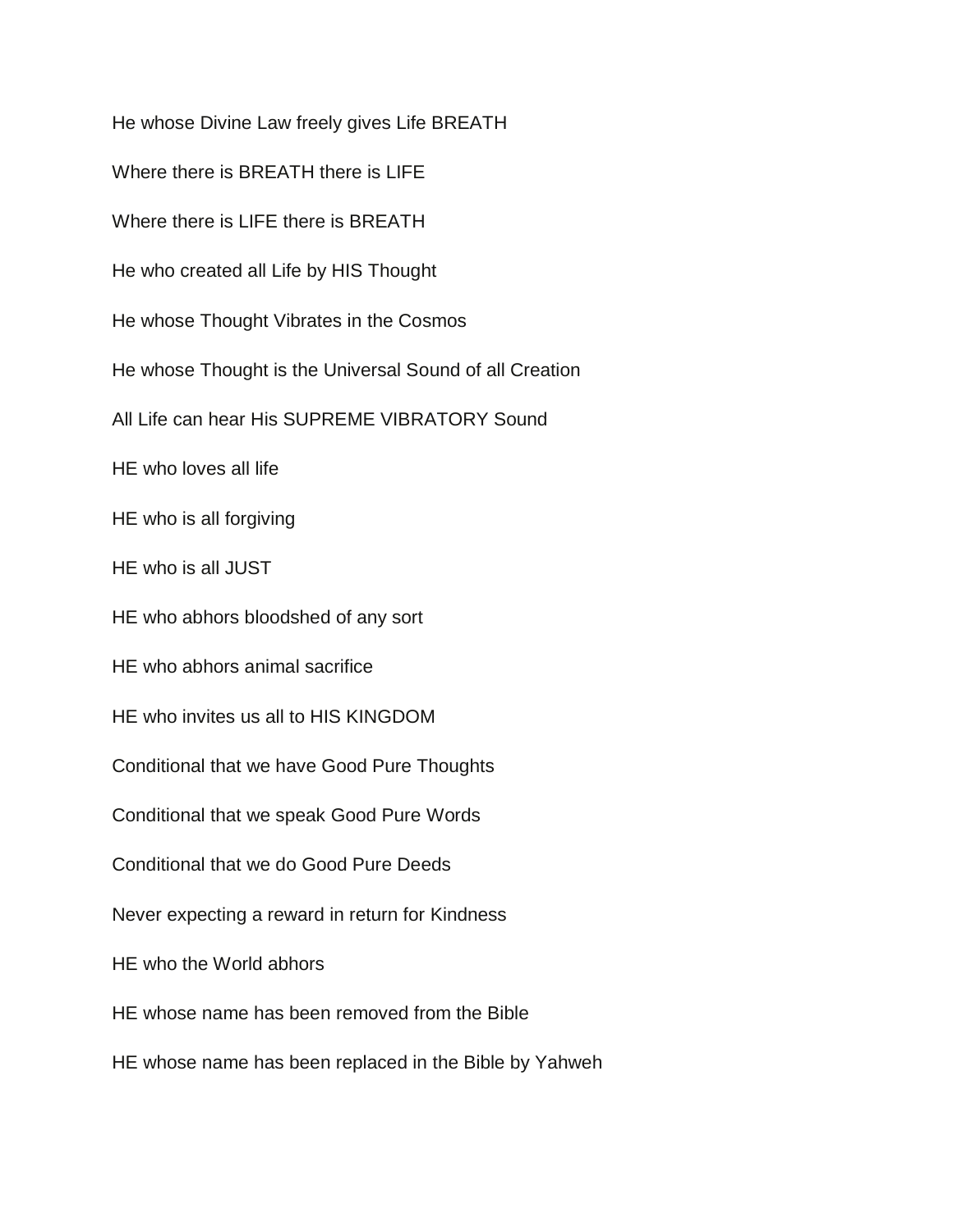He whose name is NOT YAHWEH (this is the name of Nimrod who married his mother)

HE who is all PURE HIS name has been changed by bribed Indian Swami's to Vishnu etc

HE whose name is Y A V A H

Religious teachers preach a messiah will come in the End Days

No religion teaches the Almighty Creator will come in HIS GLORY in the END DAYS

YAHVAH,who is not a god

But created gods

HE is the SOLE CREATOR

HE who is not a deity

But created deities

He who is not a lord

But created lords

He who is not an Angel

But created Angels, some are now Fallen Angels or Demons (Lucifer, Satan etc)

THE ALMIGHTY CREATOR v Deities, Gods, Fallen Angels, Lords etc.

There is only one Almighty Creator

There are several gods, deities, angels, lords

HOW DOES HE CREATE

The Almighty Creator makes things out of His Mind.

HE does not require materials nor tools nor any other person, authority or power.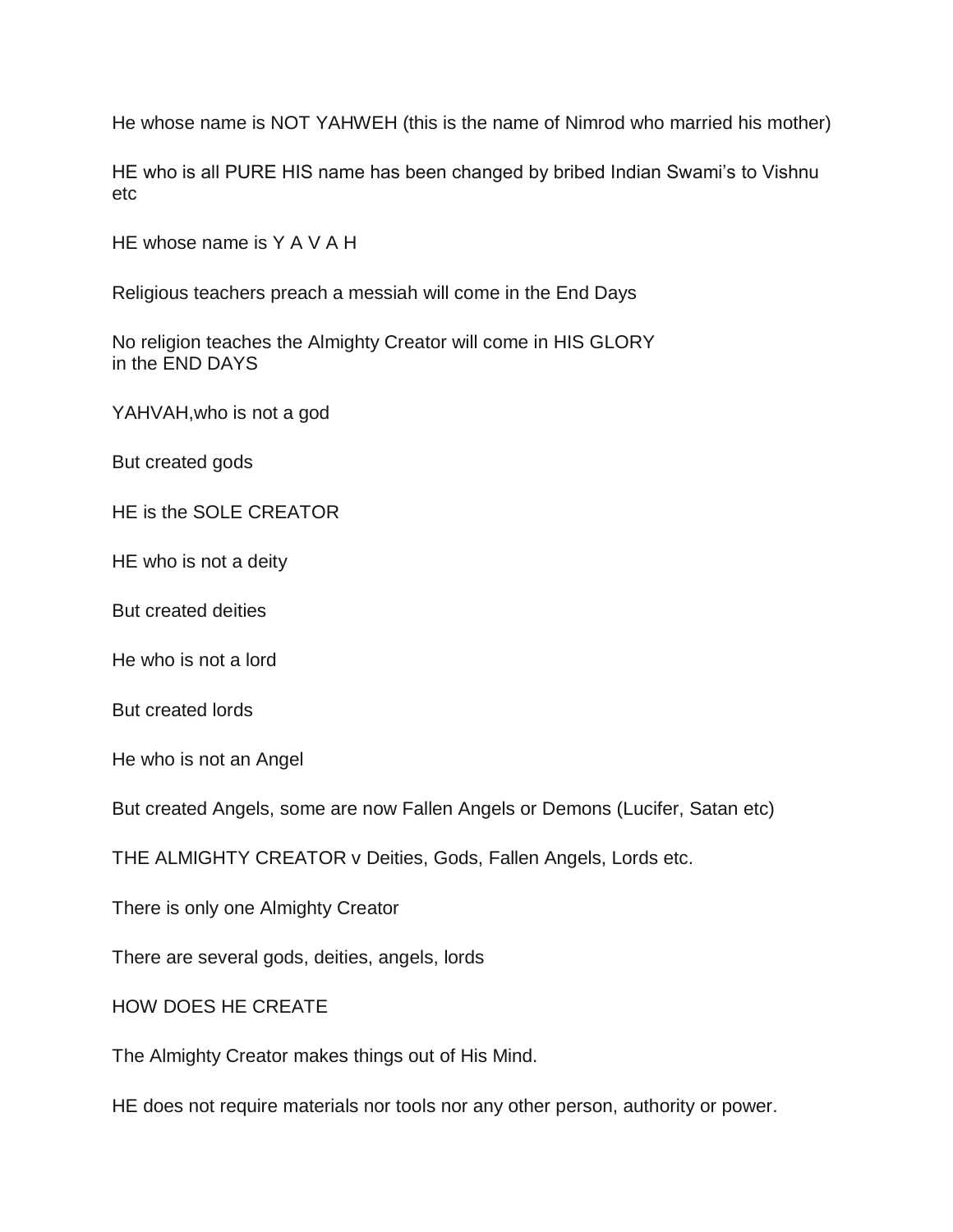## HE is ALL POWERFUL.

## ALL HIS CREATIONS ARE ORIGINAL

## UNDERSTAND THIS VITAL TRUTH

Your religious leaders, pray and refer to 'Almighty God'. 'Lord God' etc. Whoever your priest/leader/rabbi has in his mind That is the God the congregation worships.

Who are these Gods, Deities, Fallen Angels, Lords your priest, rabbi invokes?

Judge them by their ACTIONS not by their WORDS

You can judge them by their Health.

All sickness, disease is due to non compliance to the Divine Law.

Has anyone upheld truth of any sort to protect mankind?

The word God, Fallen Angels, Lords etc are titles.

The Demonic Society worships Satan, Lucifer etc as their God, Lord etc. so do paedophiles, cannialsl some Secret Societies. This is Idolatry.

We are all aware that Parliament has a House of Lords

You are also aware that some individuals have received 'Lord'. title

WHY?

Who do they worship?

Delve into the background and you will understand

Conversely, there can never be a House of the Creator?

In the House of the Creator there will be only ONE

The ALL KNOWING ONE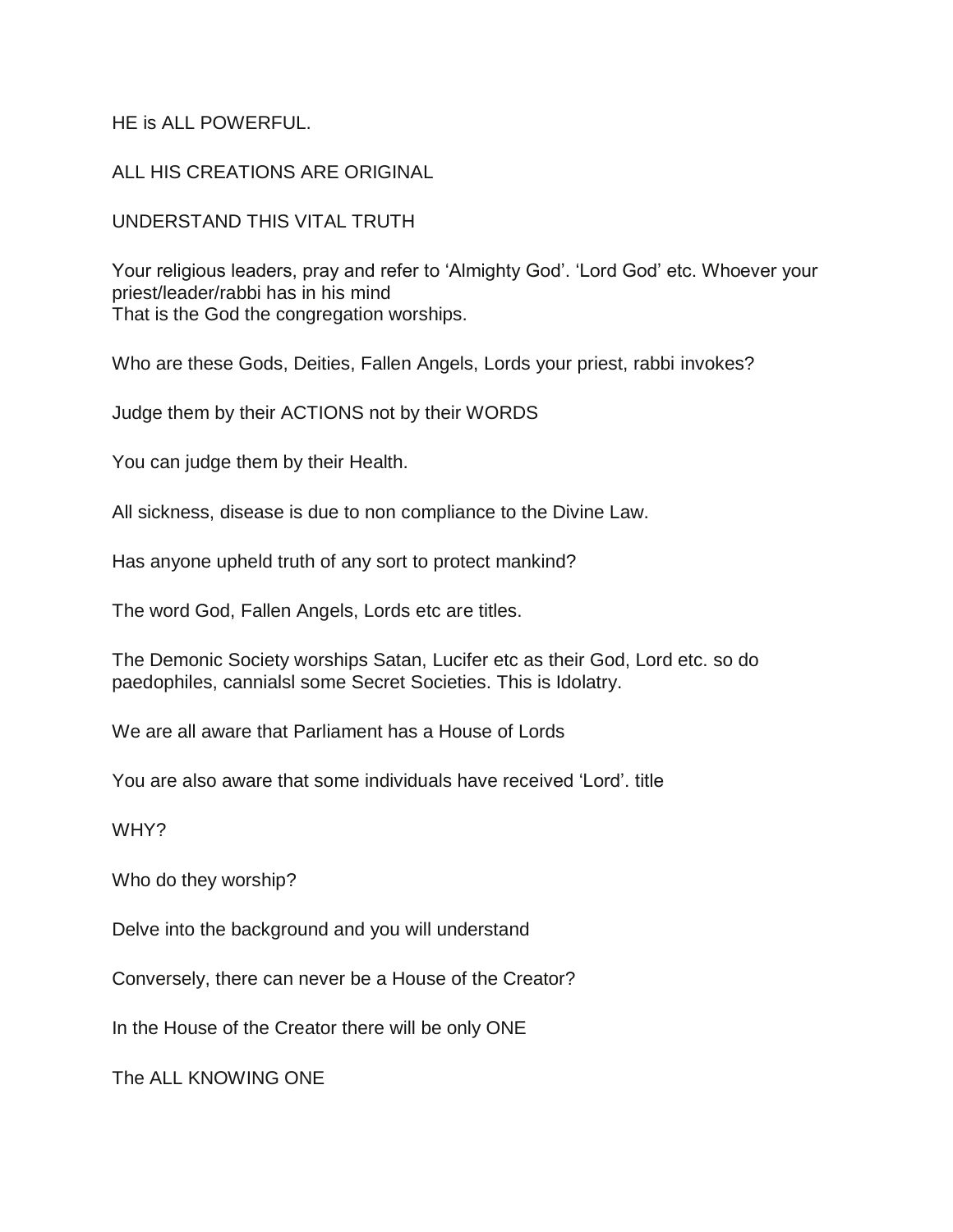CHANGING of YAHVAH the MOST POWERFUL NAME

Christianity has changed the MOST HOLY SACRED NAME from the Bible Christianity has replaced the name YAHVAH by YAHWEH changed VA to WE

Christianity worships NIMROD who was born on the 25th of December

Nimrod married his own Mother

Nimrod introduced slaughter

Nimrod introduced Cannibalism (Catholics celebrate the words 'Eat my Flesh, Drink my Blood' called Holy Communion!

Nimrod introduced total control by Government

Nimrod created the master plan All this still continues

A few well known Indian Swamis, Pandits and Government officials were bribed by Britain promising great wealth and prominence in return for :

Changing the NAME of the ALMIGHTY CREATOR YAHVAH to'vishnu'.

Spreading the word 'Christ' associating it with the word 'Jesus'

Promoting the slaughter of innocent animals for consumption of their flesh and blood

Promoting animal Milk in the diet

Christ has NEVER been the name of any individual.

No such person named Jesus ever existed

The name of the Messiah during the 3rd Age, the Christian Age was Yeshua.

Christ means Christos. Christos is within our Spirit.

HE who Is ALL POWERFUL

HE who WAS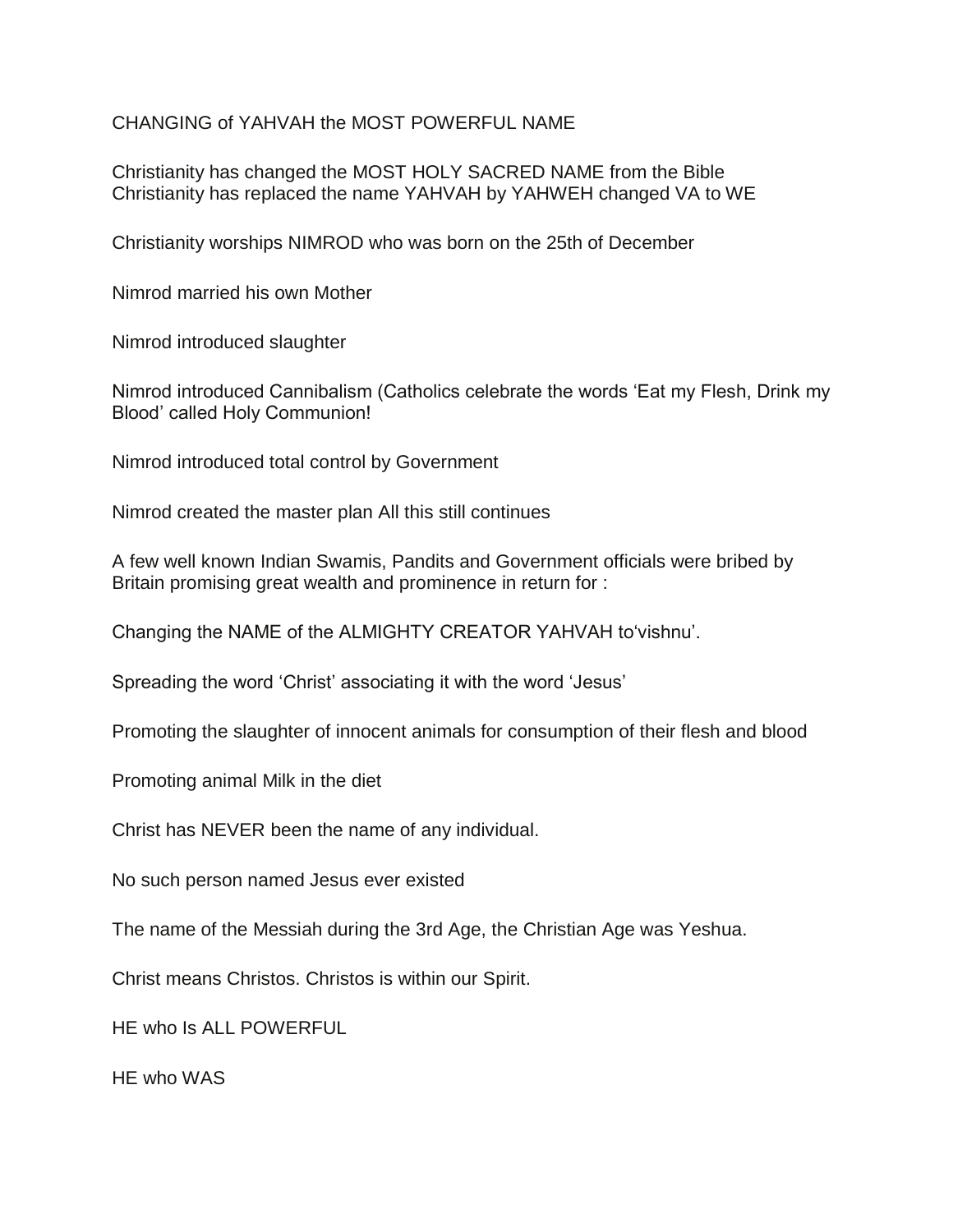HE who IS

HE who will always be

Irrelevant whether or not mankind acknowledges HIM As eventually, after several alchemical processes everyone will

HE is NOT a GOD, But CREATED GODS

HE who is NOT a LORD But CREATED LORDS

HE who is not an ANGEL But CREATED ANGELS

HE who is NOT a DEITY But who CREATED DEITIES

HE is YAHVAH

The ALMIGHTY ONE Whose vibration is in the COSMOS

Whose vibration CREATED ALL LIFE

Whose vibration SUSTAINS ALL LIFE

Without HIM The SKY will FALL

The SEAS will not have their BOUNDARIES

The STARS will FALL

The SUN's tracks will disappear

By HIS WILL such will occur they have in the past

So they will in the future

HE who CREATED the HEAVENS,

the sky,

the Plants,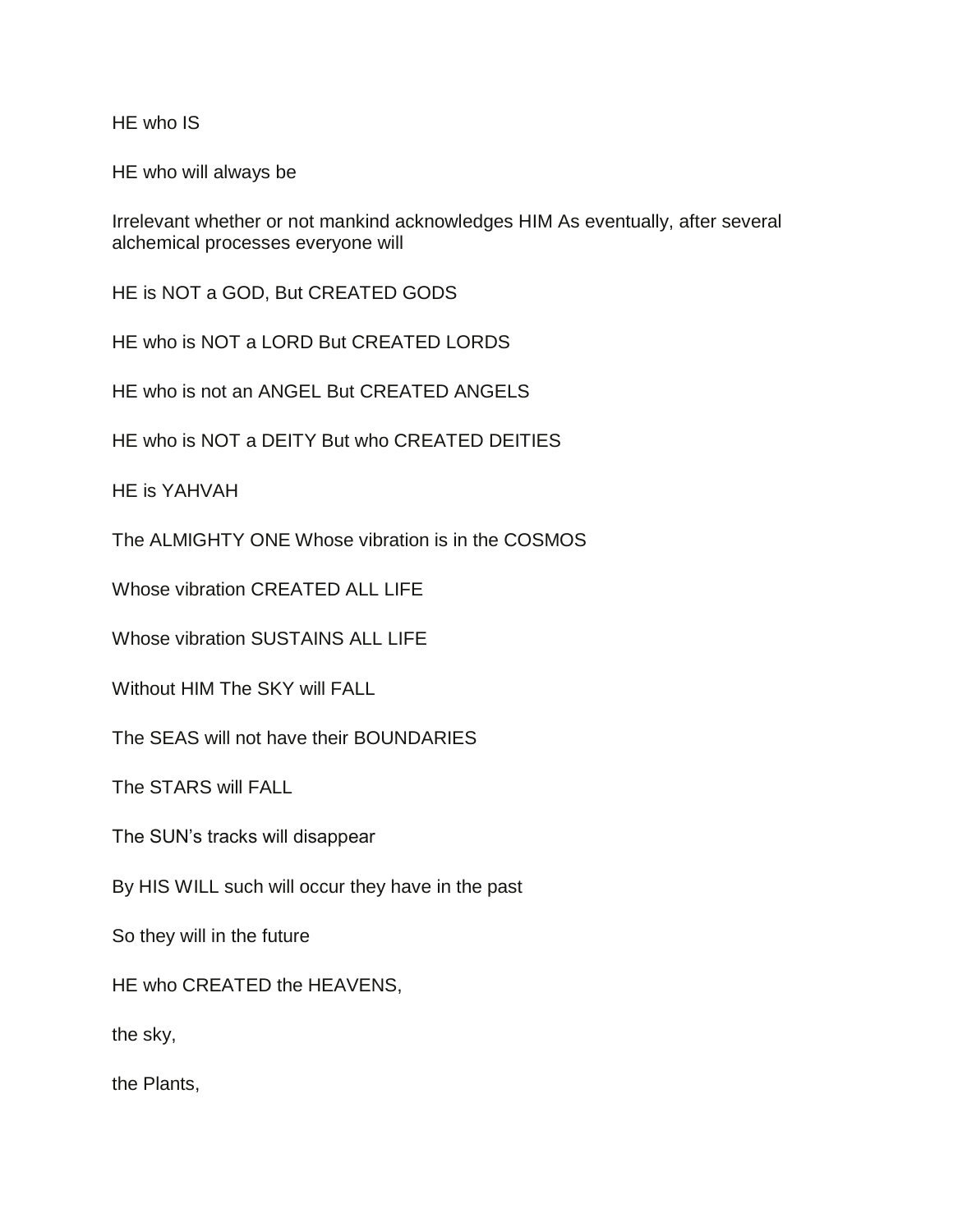Earths, Planets And ALL things contained therein

The ETHER,

the AIR,

the WATER,

the SOIL,

the Earth,

the FIRE

The BIRDS & HUMANS and all CREATURES

Their SPEECH, their VOICE, their EVERY ORGAN CELL in their body

CREATING WINGS to fly & the MOVEMENT thereof

All that WALKS

The PNEUMATIC construction thereof

All that SWIMS and their Special BREATHING Apparatus thereof

All that CRAWLS and their slimness and speed

Such HE created from his own MIND HIS original THOUGHT

All that REVOLVES in the COSMOS

All that WAXES All that VANES

HE CREATED their invisible PATHWAYS

HE who knows our Thoughts before we THINK it

Who else can be such a Super Being